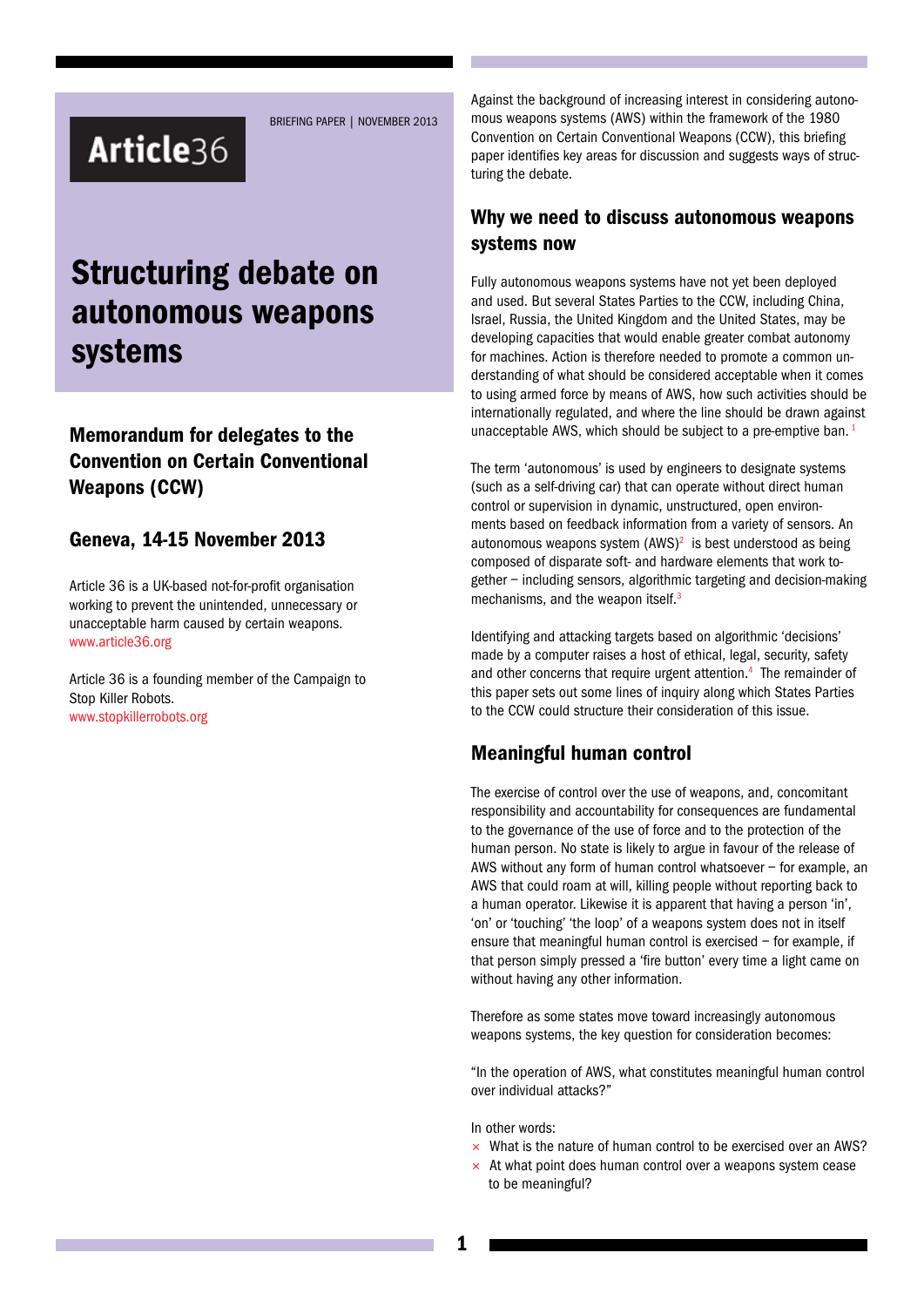- $\times$  To what extent can computer programming operate as a form of 'human' control?
- $\times$  When are we no longer confident that international legal norms governing the use of force, provisions relating to the protection of the human person, and laws dealing with accountability for the consequences of the use of force can adequately be applied?

How we deal with these questions in relation to existing weapons provides critical guidance for positioning ourselves in relation to emerging weapons technologies.

Consider the example of sensor-fused weapons:

Sensor-fused weapons (such as Textron Defense System's CBU-97/ CBU-105, the GIWS mbH manufactured SMArt 155 or the BAE Systems AB made BONUS-155) are deployed over a pre-defined target area. Once released, the weapon's sensors search for objects within that area that match a defined set of parameters (e.g. the heat signature of a combat vehicle engine). When a valid target is detected, the weapon homes in on the object and detonates.

In this example, the final determination of the target to attack is made by sensors and computer algorithms. The area that will be searched by the sensors varies for different weapons and this search area is positioned by a human commander shortly before the launch of the weapon. After defining the broad target area, the commander has no further control over what the weapon will target within that area – it will simply strike the first object which, according to the weapon's sensors, matches the programmed parameters of a valid target.

Critical aspects of how this process is being managed – and, hence, how human control is exercised over such weapons – pertain to the programming of the target parameters and sensor mechanisms, and to the area within which and the time during which the weapon operates independently of human control.

## Describing targets through 'proxy indicators'

The technology behind an algorithmic 'decision' to detect, select and attack a target is highly complex. One challenge is to ensure that the AWS correctly identifies objects as valid targets that the user wishes to attack, but that the AWS does not identify objects as valid targets that the user is not allowed to attack, or otherwise does not wish to attack. For this purpose, characteristics of objects, like their infrared emissions or shape (or potentially biometric data for persons) are used as 'proxy indicators' of a valid target.

Depending on the type and breadth of proxy indicator(s), objects that are not legitimate objects of attack can fall within the parameters of a valid target. For instance, with regard to the example of sensorfused weapons above, armoured fighting vehicles are not the only objects with engines that might be found in a combat zone. On the basis of its heat signature, a tractor, a lorry or a school bus could potentially be identified as a valid target and attacked by a sensorfused weapon.

But the challenge of effectively and correctly identifying legitimate targets through proxy indicators is not solely of a technical nature. Under IHL, the legality of an attack is generally assessed on a

case-by-case basis, taking into account the circumstances of every individual attack. An object identified as a valid target by an AWS may be a legitimate military objective at one point in time and in a particular location, whereas it may be a civilian object immune from attack at another time or in another location. More generally, whether an attack complies with basic rules of IHL governing the conduct of hostilities (necessity, proportionality, distinction, etc.) is contextdependent. Equally context-specific assessments of necessity and proportionality are required under international human rights law for the determination of whether a particular use of force is legal.

These considerations raise the following questions:

- $\times$  What characteristics are acceptable as indicators of a target of attack?
	- $\times$  How are existing weapons systems programmed to identify valid targets?
	- $\times$  What objects (persons) other than 'intended and legal targets' could be captured by these parameters and what research have states undertaken on this?
- $\times$  How are states assessing the adequacy of these indicators?
	- $\times$  Is it morally justifiable and legally acceptable to deploy an AWS without knowing what objects or persons could be attacked that are not intended and legal targets?
		- $\times$  If states do not know what objects or persons could be 'wrongly' identified as valid targets, how can they assess a weapons system's compliance with international law as required under Art. 36 of 1977 Additional Protocol I?
		- $\times$  How does a military commander apply relevant legal rules without knowing what objects could be targeted by an AWS in any given context?
- $\times$  What does the context-dependency of legal assessments of the use of force imply for the choice and use of proxy indicators?
	- $\times$  Is it morally justifiable and legally acceptable to deploy an AWS in the knowledge that a certain percentage of objects (persons) will be 'wrongly' identified as valid targets in any given context?
	- $\times$  Is it consistent with the principles of humanity and of human dignity to base 'kill decisions' on a set of broad parameters that are applied mechanically without deliberative decision?

# Controlling the context through space/time limitations

As noted previously, human control over existing weapons systems is also exercised in present practice through limitations, in technical, legal and policy terms, on the time during which and the space within which a weapon operates independently of human control.

In the case of sensor-fused weapons discussed above, a human commander knows the size and determines the position of the area within which the weapon acts independently. A relatively short time should pass between the setting of the target area and an attack, and the time during which the weapon acts independent of human control is also limited (the time between the weapon's launch and the detonation or self-neutralisation).